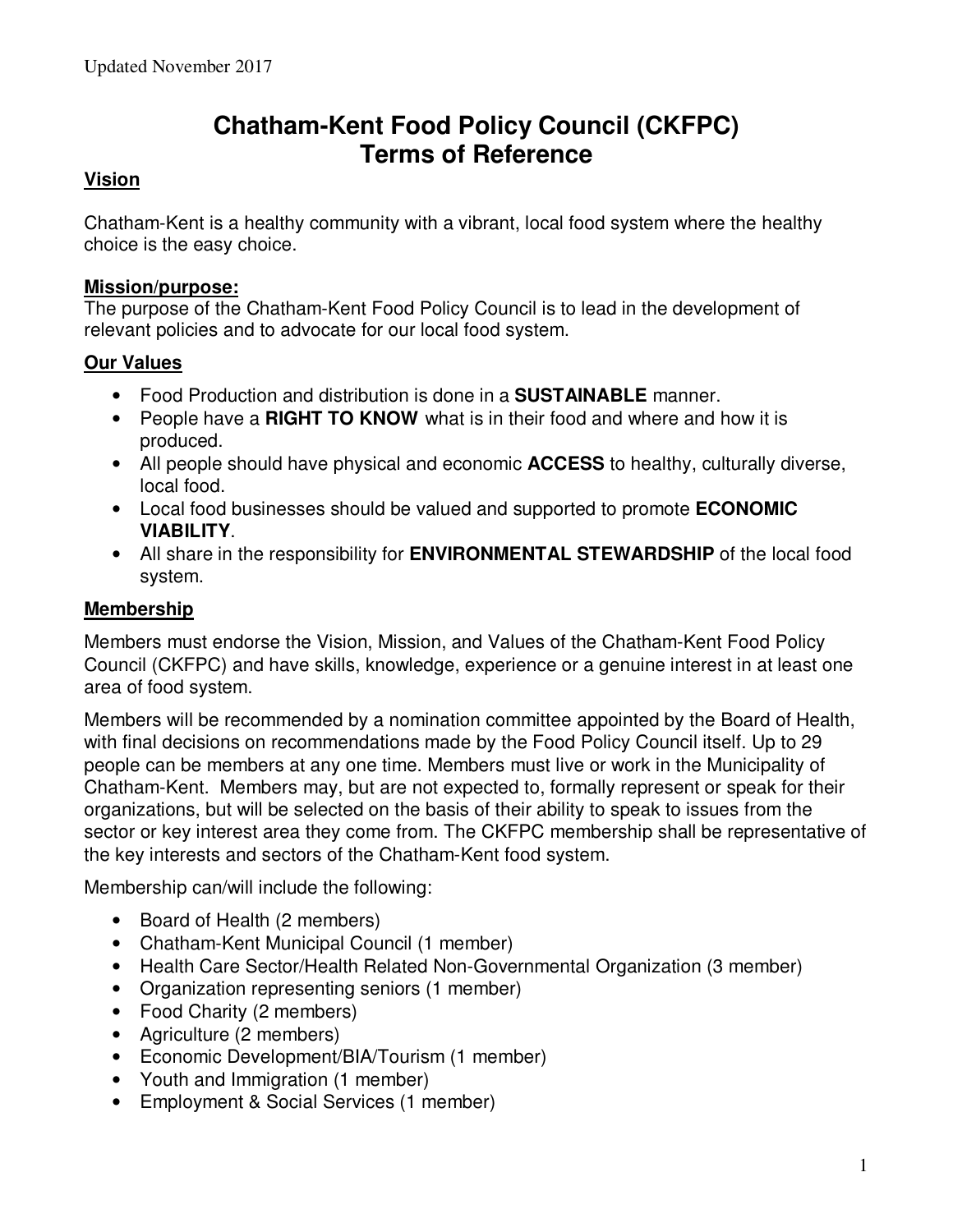- Education (1 member)
- Grocer/Restaurant/Food Processing/Food Distribution/Institutional Purchasing (3 members)
- Community Garden/Horticultural Societies (1 member)
- General Community (5 members representing diverse geographical region of Chatham-Kent)
- Chatham-Kent Medical Officer of Health

The CKFPC's membership should reflect Chatham-Kent's diverse population, including, but not limited to, ethno-racial, faith, gender, mental ability, physical ability, literacy/educational level, age, sexual orientation, rural/urban residency and socioeconomic circumstances.

CKFPC members will cease to be a member if they:

- Resign from the committee
- Fail to attend 3 consecutive meetings without providing the Chair with written or verbal regrets
- Resign from their position with the agency, organization, coalition, or business they represent as a member on the FPC; or
- Breach confidentiality

Additional community members may be invited to attend and join the meeting/committee at the request of the Chairs (on behalf of the CKFPC) to provide advice and assistance, or to fill an identified gap in committee membership.

Occasionally, guests may attend committee meetings to provide information and/or guidance in a specific area of expertise. Guests have no voting rights and may be requested to leave the meeting at any time.

# **Term**

Chatham-Kent Food Policy Council members are appointed for a three-year term with the possibility of one term of renewal.

Missing three meetings a year without prior discussion with a Co-Chair is deemed equivalent to a resignation. New members will be voted on by the CKFPC, and will be formally appointed by the Board of Health annually, or as needed.

# **Chair**

The Chair of the CKFPC will be appointed by the Chatham-Kent Board of Health (CKBOH) and will be a member of the CKBOH. The Chair has knowledge of Chatham-Kent food systems and good communication skills.

The duties of the Chair include:

- Preside over CKFPC meetings
- Propose meeting agendas and invite guests as required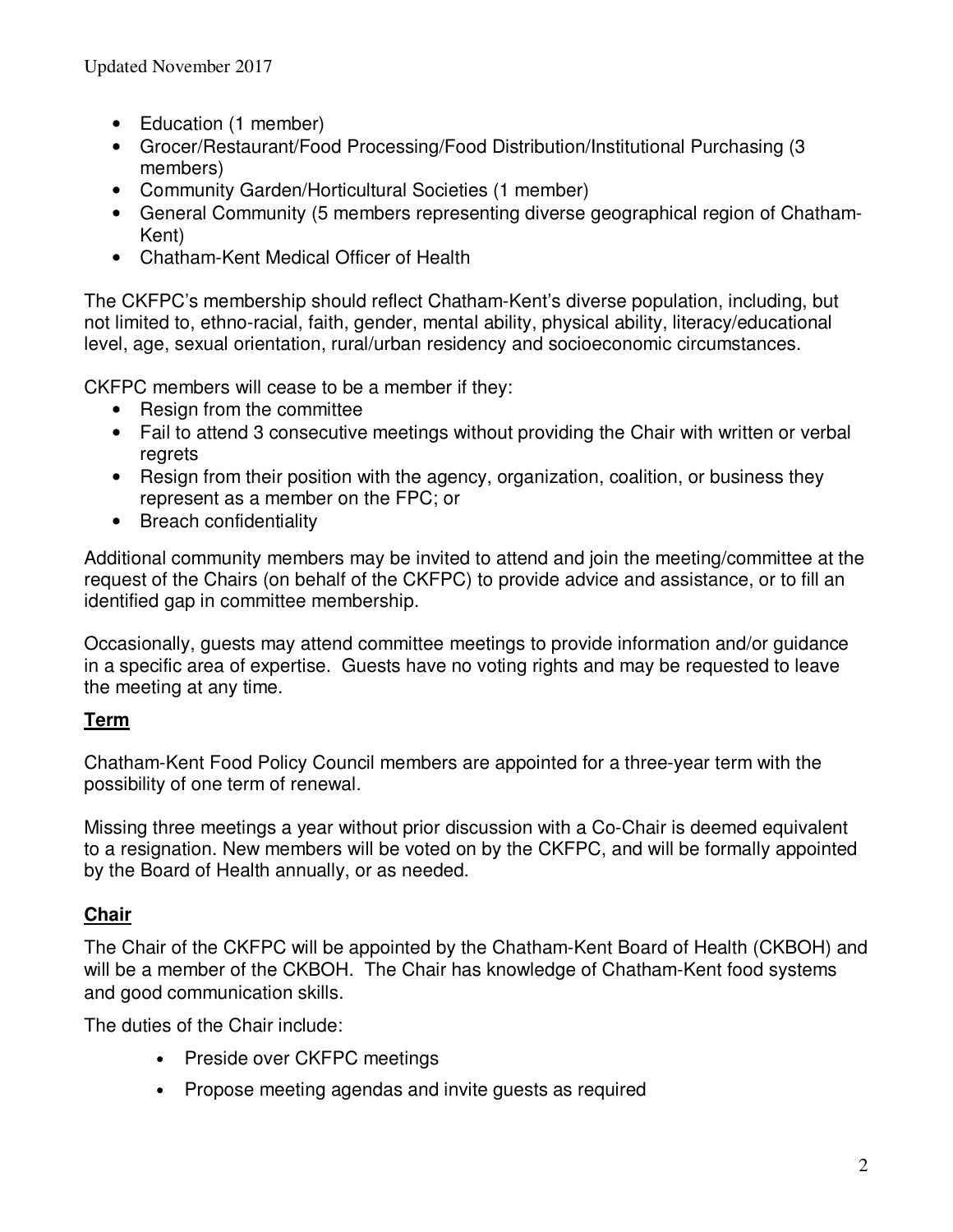- Liaise with CKFPC support staff
- Facilitate communication among CKFPC members between meetings
- Act as the spokesperson for the Chatham-Kent Food Policy Council at events, meetings and for the media, as required

# **Vice-Chair**

The Vice-Chair shall be elected to the CKFPC by a vote of members. The Vice-Chair will be elected for a two year term. The Vice-Chair has knowledge of Chatham-Kent food systems and good communication skills.

The duties of the Vice-Chair include:

- Perform the duties of the Chair in the Chair's absence
- Perform other duties delegated by the Chair or in consultation with the Council
- Act as the spokesperson for the CKFPC at events, meetings and for the media, as required

# **Meetings**

The CKFPC shall meet a minimum of five times per year, at dates and times to be agreed upon by Council members.

All meetings are open to the public but the CKFPC reserves the right to go into a closed session as required.

Minutes of all meetings shall, upon CKFPC approval, be available to the public on the CKFPC's website.

#### **Responsibilities of the Chatham-Kent Food Policy Council**

Members of the CKFPC will be responsible to:

- Actively engage in food system work by participating in at least one (1) of the CKFPC workgroups or activities under the strategic plan.
- Attend training as available.
- Will be an official voting member.

#### **Decision Making**

Conflict of interest will be declared and recorded in the minutes.

The Chatham-Kent Food Policy Council and its working groups will apply the principles of consensus decision-making. The primary function of consensus decision-making is to incorporate everyone's voice into the group's decision as well as possible such that all legitimate concerns of individuals have been addressed to the satisfaction of the group. Consensus decision-making does not mean that all parties are completely satisfied with the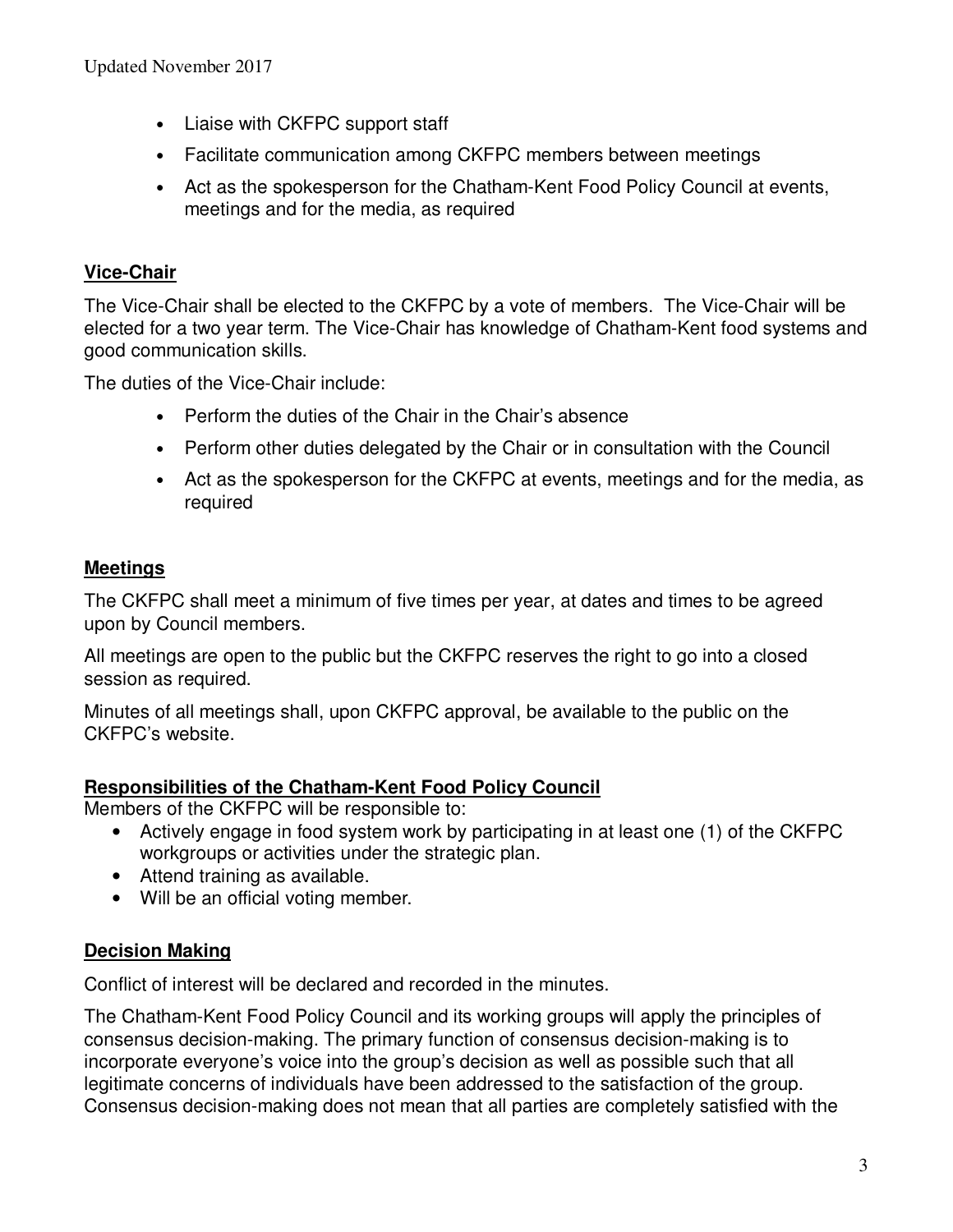final outcome (ie. that it is their most preferred solution), but that the decision is acceptable to all because no one feels that his or her vital interests or values are violated by it.

# **Sub-Committees and Working Groups**

The CKFPC may form workgroups to undertake tasks that require in-depth work on behalf of the CKFPC. Workgroups are encouraged to include participants who are not members of the CKFPC. Each workgroup will have at least one CKFPC member. That CKFPC member will be responsible for bringing forward issues and requests from the workgroup and will provide regular updates to the Chatham-Kent Food Policy Council.

Expectations of working groups:

- Develop their own membership and action plans, and decide on a Chair
- Report regularly on the activities of the working group to the CKFPC Meetings through a liaison or through minutes to allow for feedback on general strategy and direction
- Maintaining a commitment to completing the activities directed from the Strategic Plan.
- The Chair of each working group will be a member of CKFPC and will be responsible for reporting at CKFPC meetings, and for communicating input and other information back to the working group

#### **Resources/Staffing**

Coordinating support will be provided by the Chatham-Kent Public Health Unit (CKPHU). The CKPHU will appoint staff personnel with knowledge of community food systems and food security to provide support and coordination to the Chatham-Kent Food Policy Council.

The staff personnel will provide technical and advisory support to the CKFPC to assist in achieving results for its chosen priorities. Such support may include providing background information, resources, advice and support for implementation of priorities. CKPHU may assign staff to work on specific projects for a period of time. On behalf of the Chatham-Kent Food Policy Council, the staff support shall prepare an annual report for the Board of Health as well as additional reports on an as needed basis. The amount of time will be at the discretion of the CKPHU and based on the needs of the CKFPC.

#### **Dissolution of the Chatham-Kent Food Policy Council**

The Chatham-Kent Food Policy Council can be dissolved at the discretion of the Chatham-Kent Board of Health. Recommendations for dissolution can come from the CKFPC membership.

#### **Review and Approval of Terms of Reference**

The Terms of Reference shall be reviewed and approved by CKFPC every two years.

#### **Date approved:** May 2013